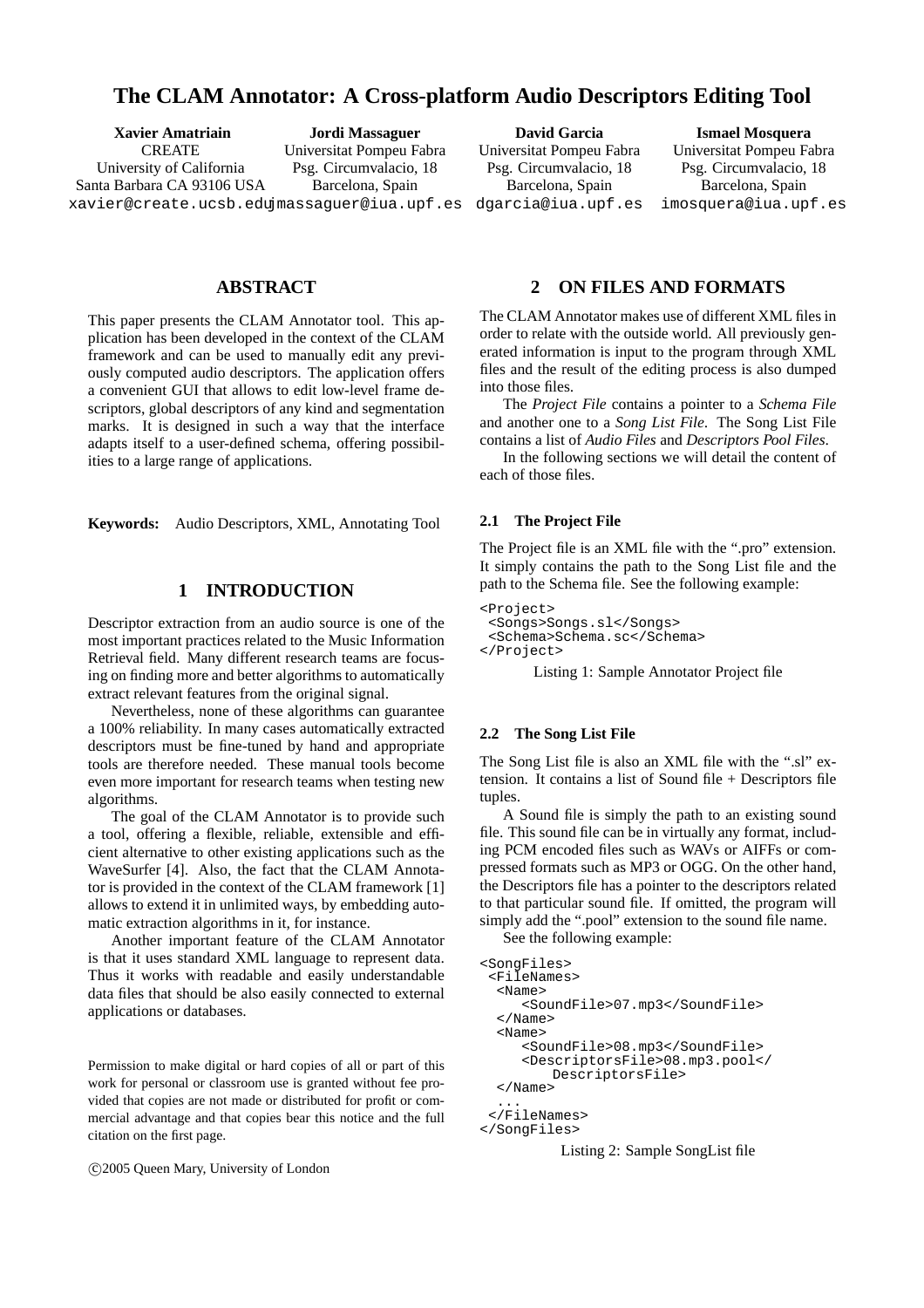## **2.3 The Schema File**

The Schema file contains the list of all the different descriptors that will later will be loaded from a Descriptors file (see 2.4). In some cases it also gives their type and range of expected values. Although this file is a regular XML file with the ".sc" extension, in many senses it mimics the purpose and syntax of an XML Schema format[5].

The Schema file is actually divided into two different sections. The first one defines the Schema for high-level descriptors while the second one defines the schema for low-level descriptors (see example in listing 3).

Although the difference between low and high-level descriptors is a matter of controversy and much has been written about it (see [2]) in this application we have taken a pragmatical approach. A high-level descriptor is considered to be any descriptor that has a whole song scope and is unique within this scope. This kind of descriptor can be of any type. On the other hand a low-level descriptor has a Frame scope and can only take floating point values.

```
<Schema>
 <HLDSchema><HLDs>
  <HT,D>
   <Name>Title</Name>
   <Type>String</Type>
  </HLD><HT.D><Name>Danceability</Name>
   <Type>Float</Type>
   <fRange><Max>10</Max><Min>0</Min></
       fRange>
  </HLD><HLD><Name>Key</Name>
   <Type>Enum</Type>
   <Values>A A# B C...</Values>
  </HLD>
  <HT.D><Name>BPM</Name>
   <Type>Int</Type>
   <iRange><Max>240</Max><Min>0</Min></
      iRange>
  </HLD>
  ...
 </HLDs></HLDSchema>
 <LLDSchema>
  <LLDNames>Pitch SpectralCentroid
      SpectralSpread...</LLDNames>
  </LLDSchema>
</Schema>
```
Listing 3: Sample Annotator Schema file

We will now see how the schema is defined both for high-level and low-level descriptors.

### *2.3.1 High-level descriptors*

As already mentioned a high-level descriptor has a unique value for a whole song or sound source. It can be of any of the following types: floating point number ("Float"); integer number ("Int"); string ("String"); or value set restricted strings ("Enum").

A high-level descriptor is therefore defined by giving its "Name" and its "Type". In case the type is a number, an optional range of valid values may be given ("iRange" in case of integer values and "fRange" in case of floating point values). See the HLD section in listing 3.

#### *2.3.2 Low-level Descriptors*

A low-level descriptor is in any case a vector of floating point values where each value refers a particular frame. In this case we only need to define the name of the descriptors. Therefore the low-level descriptors section of the schema is simply a list of low-level descriptors names (see again listing 3).

#### **2.4 Descriptors Pool File**

This is an XML file with the ".pool" extension that contains all the values, both for the high-level and low-levels descriptors. The content must observe the restrictions given in the related Schema or else it will not be *validated*.

Every song on the project has its own descriptors file. Descriptions may be generated by any third-party application by providing a proper schema, though it is much easier to generate it from within the CLAM framework. In this case, the Descriptors file is directly the XML representation of a CLAM Descriptors Data Pool. Any extraction algorithm using them may dump its results in such format without having to worry about formatting issues.

As in the Schema, a Descriptors file is divided into two sections: one for the high-level descriptors and another one for the low-level descriptors (see listing 4). Note that in the Descriptors file this difference is explicit by the existence of two different "Scopes", one with the name "Song" and size=1 (there is only one song for each song) and the other one with the name "Frame" and size=8917 (in this case there are 89671 frames in the song).

```
<DescriptorsPool>
 <ScopePool name="Song" size="1">
   ...
</ScopePool>
<ScopePool name="Frame" size="8961">
  ...
 </ScopePool>
</DescriptorsPool>
         Listing 4: Sample Descriptors file
```
We will now explain how high and low-level descriptors are stored.

### *2.4.1 High-level Descriptors*

In the Song scope we basically see a list of AttributePool elements. In any case each of those elements has an attribute with the name of the particular descriptor and its content is the content of the descriptor. Note that the type of the descriptor is implicitly resolved from the schema and must therefore not be given in the Descriptors file (see HLD description in listing 5).

Finally, segmentation information is also included in the high-level description. This descriptor must not be given in the schema as it is always supposed to be available. When including segmentation marks in the description you must give their size (i.e. how many segmentation marks are available) and the list of positions in number of samples.

```
<ScopePool name="Song" size="1">
<AttributePool name="Title">
    Pension_Triana</AttributePool>
<AttributePool name="Danceability">7.2</
    AttributePool>
```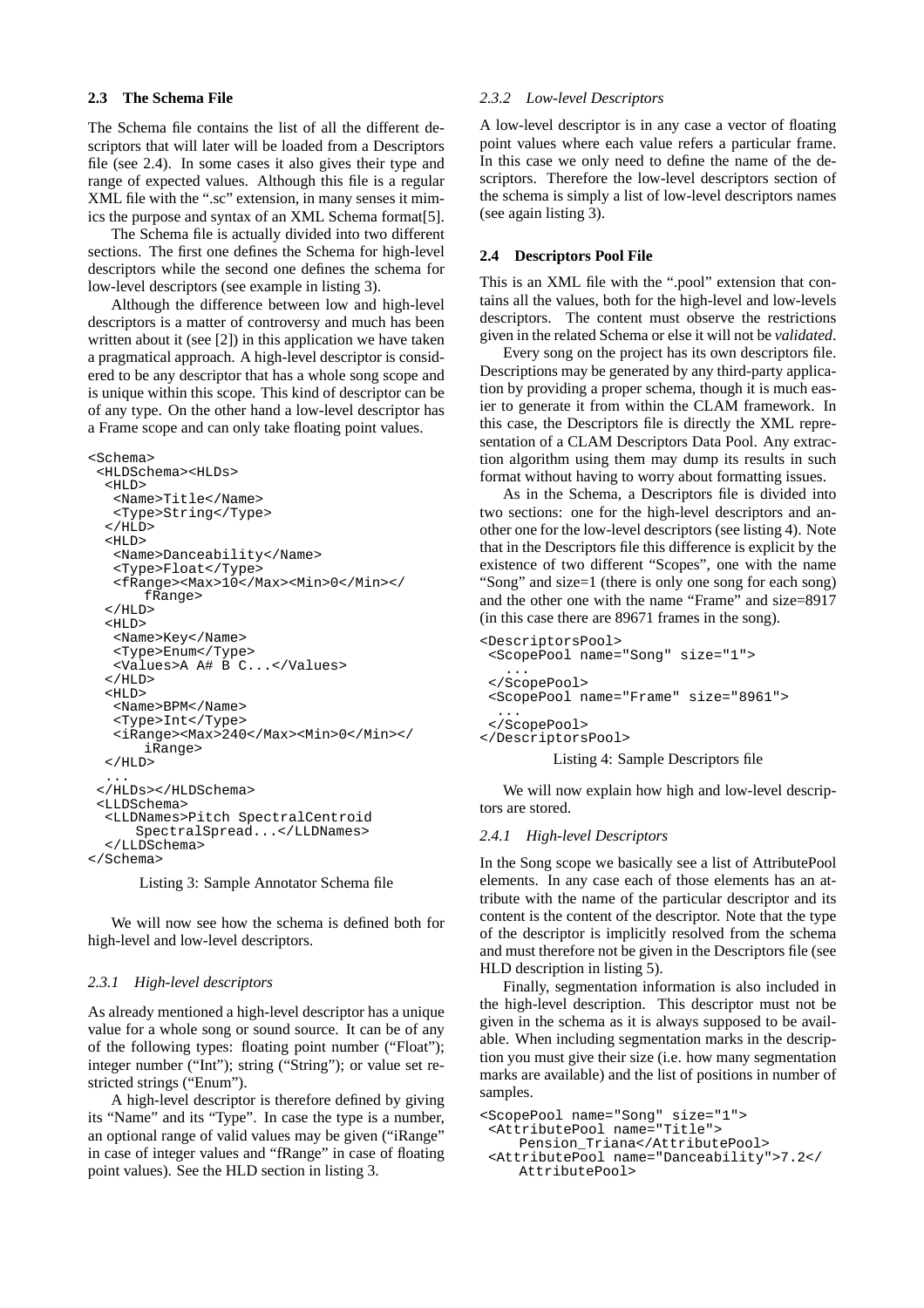```
<AttributePool name="Key">C</
    AttributePool>
 <AttributePool name="BPM">100</
    AttributePool>
...
<AttributePool name="Segments" size="43">
    202334 497049 ...</AttributePool>
</ScopePool>
```
Listing 5: Sample High-level Description

### *2.4.2 Low-Level descriptors*

The low-level descriptors section of the Descriptors file is also a list of AttributePool elements where for each element we must define its name an a list of values. Note that in this case we must not give the size of each attribute because this is already defined by the size of the "Frame" scope. Therefore these vectors must all have as many elements as defined in the scope (8961 in the example given in listing 6).

```
<ScopePool name="Frame" size="8961">
<AttributePool name="Pitch">63 68 60 ...<
    /AttributePool>
<AttributePool name="SpectralDeviation">
    50 50 48 ...</AttributePool>
```
... </ScopePool>

Listing 6: Sample Low-level Description

## **3 THE APPLICATION**

The application has been developed within the CLAM framework, using qt [3] for the graphical user interface. Figure 1 is a capture of the whole interface running on an Debian GNU/Linux box with the KDE desktop environment, although its look is virtually the same in any of the major platforms and graphical environments (Windows, Mac OSX, GNOME...).

In the Annotator GUI, four different parts can be identified: on the upper-left the list of songs is shown, on the upper-right the waveform and segmentation information of the selected song is available, on the lower-left there is the information for the high-level descriptors, and finally on the lower-right there is the low-level descriptors information.

## **3.1 Loading a Project**

Once the program is started, the first thing that the user must do is to load a project file. This project file will have a pointer to the Song List and the Schema files. Once loaded, the GUI is reconfigured and the list of songs and related descriptions is available.

The user can also start a project from scratch. In this case the Scheme and Song List files must be loaded by hand from the Project menu.

### *3.1.1 The Schema and the dynamic GUI*

One of the most important features in the CLAM Annotator is its ability to dynamically adapt the GUI. The GUI shows the descriptors according to the Schema that is loaded with the Project.

In the case of low-level descriptors, the amount and label of each of the tabs corresponds to the schema. And in the case of high-level descriptors, the schema defines the label and also the kind of editing widget that is shown. The screenshot shown in figure 1 corresponds to the sample Schema introduced in section 2.3.

## **3.2 Viewing Song Properties**

Once a song is selected from the Song List on the upper left, the audio file and the descriptors are loaded. After this loading process finishes the waveform including segmentation marks is available on the upper-right, the low-level descriptors are shown on the lower-right, and the high-level descriptors are on the lower-left. The user can listen to the sound file and start the edition process.

Low level descriptors view and segmentation view are synchronized in respect zoom, horizontal scroll and cursor position. That feature makes easy to take segmentation editing decissions taking into acount low level features values.

### **3.3 Editing Low-level Descriptors**

Low-level descriptors are represented by equidistant connected points that you can drag to change its Y value. Each point represents the value for the descriptor in a given frame. Because point to point edition may be hard, some convenient edition modes such trim or draw are provided.



Figure 2: The low-level descriptors

### **3.4 Editing High-level Descriptors**

| Descriptor        | Value          |
|-------------------|----------------|
| Artist            | Ruibal         |
| Title             | Pension Triana |
| Genre             | Dance          |
| Danceability      |                |
| Kev               | А              |
| Mode              | Minor          |
| DynamicComplexity |                |
| <b>BPM</b>        |                |

Figure 3: The high-level descriptors

The edition of a high-level description adapts on the "type" of the descriptor as defined in the project's schema. Figure 4 shows how integer and float descriptors may be edited by a slider that uses the range given in the schema, while *enumerated value* descriptors can be selected with a drop-down list widget with the allowed values. Regular strings use a simple text box widget were the user can enter free text.